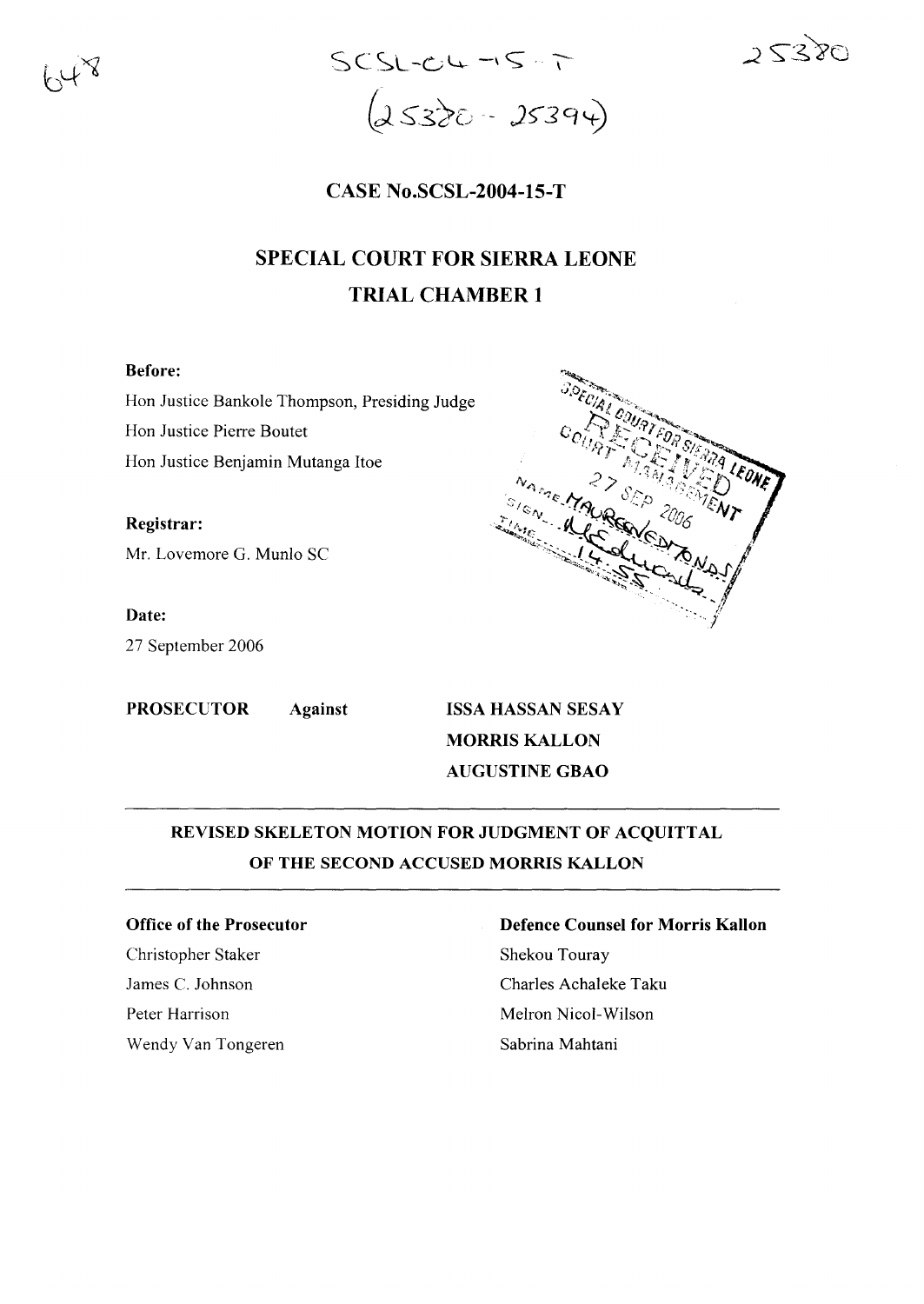# **I. INTRODUCTION**

- 1. The Defence for Morris Kallon respectfully notes the Order Concerning "Skeleton Motion for Judgment of Acquittal of the Second Accused Morris Kallon" served 26 September  $2006<sup>1</sup>$  and apologises to the Honourable Trial Chamber for any inconvenience caused. The Defence for Morris Kallon submits this Revised Skeleton Motion in compliance with the said Order.
- 2. In this Revised Skeleton Motion, the Defence for Morris Kallon will present general legal arguments relating to the applicable standard for Rule 98, legal arguments concerning joint criminal enterprise liability and concerns as to insufficient evidence as to time frames, as well as arguments relating to specific counts in the Indictment where evidence is absent or insufficient.

# **II. GENERAL LEGAL ARGUMENTS**

# **Applicable Standard for Rule 98**

3. Rule 98 of the Rules of Procedure and Evidence of the Special Court for Sierra Leone<sup>2</sup> states as follows:

> "If, *after the close of the case for the prosecution, there is no evidence capable of supporting a conviction on one or more counts of the indictment, the Trial Chamber shall, by oral decision and after hearing the oral submissions ofthe parties, enter a judgment ofacquittal on those counts. "*

- 4. The Special Court for Sierra Leone, in the case of *The Prosecutor v. Norman et al.,<sup>3</sup>* referred to the Rules of Procedure and Evidence ofthe International Criminal Tribunal for the former Yugoslavia (ICTY) which state that *"the Trial Chamber should order the entry ofjudgment of acquittal,* if *it finds that the evidence is insufficient to sustain a conviction on that or those charges* ".4 The Special Court Trial Chamber held that *"insufficiency of evidence to sustain a conviction as provided for in the ICTY Rules is not different from there being 'no evidence capable ofsupporting a conviction' as provided for in the Rules of the Special Court for Sierra Leone* ".5
- 5. The Honorable Judge Bankole Thompson in the above case held: *"Insufficiency of evidence to sustain a conviction prescribed by Rule 98bis of the Rules of Procedure and Evidence of the ICTR and that of Special Court for Sierra Leone*

<sup>1</sup> *The Prosecutor v. Sesay et aI.,* SCSL-04-15-621, Order Concerning "Skeleton Motion for Judgment of Acquittal of the Second Accused Morris Kallon", 26 September 2006.

<sup>&</sup>lt;sup>2</sup> Special Court for Sierra Leone Rules of Procedure and Evidence (amended 13 May 2006).

*<sup>3</sup> The Prosecutor v. Sam Hinga Norman, Monina Fo/ana and Allieu Kondewa,* SCSL-04-14, Decision on Motions for Judgment of Acquittal Pursuant to Rule 98, 21 October 2005.

<sup>&</sup>lt;sup>4</sup> Ibid., para. 47 (citing Rule 98bis of the ICTY Rules adopted on 19 November 1994).

 $<sup>5</sup>$  Ibid., para. 47.</sup>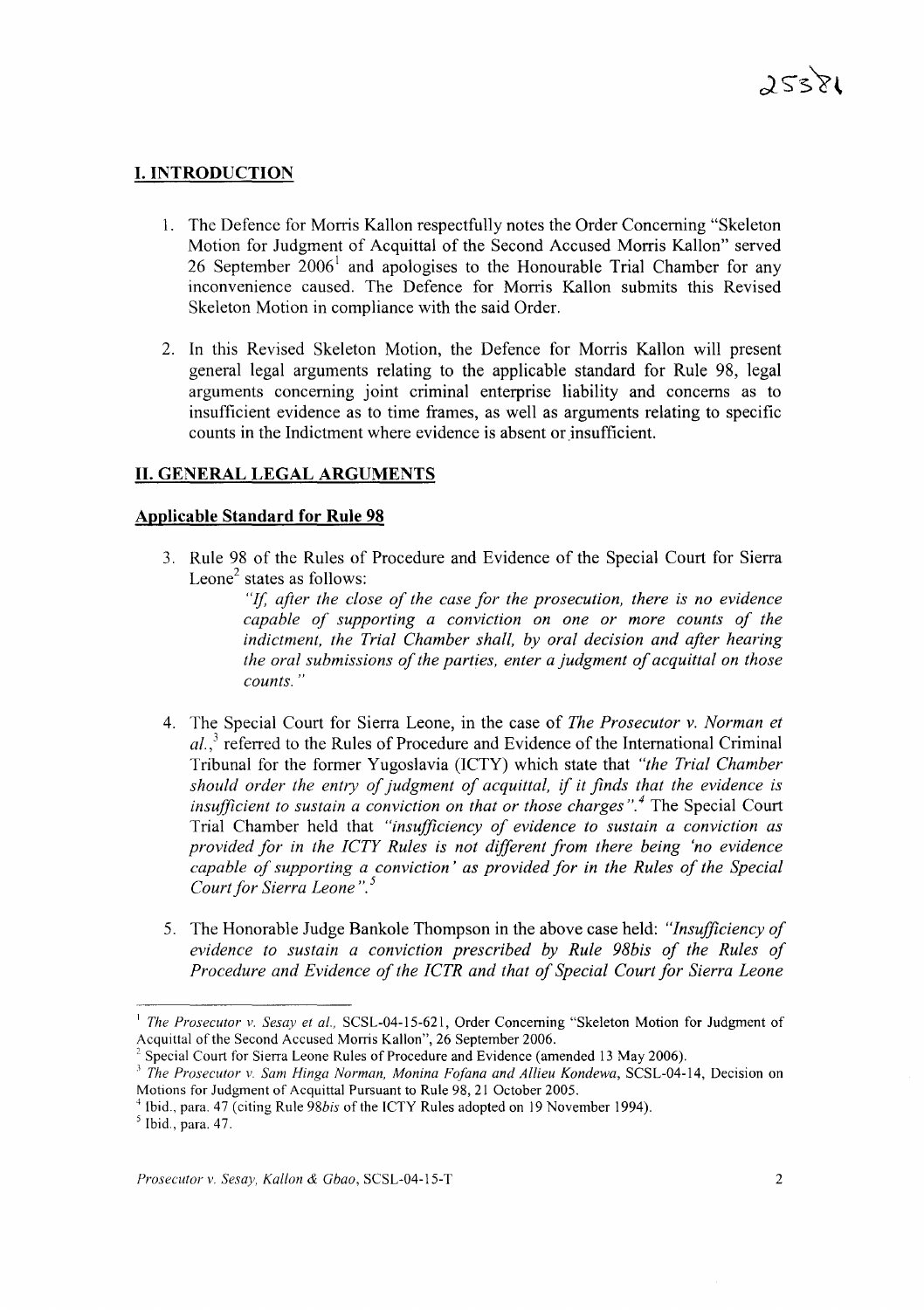*no evidence capable of supporting the conviction' are not different in the context*".<sup>6</sup> The Defence for Morris Kallon shall therefore make reference to the case law of the ICTY and ICTR in support of this Motion.

- 6. The Trial Chamber of the ICTY held in the case of *The Prosecutor* v. *Slobodan Milosevic ("Milosevic"),* that the degree of proof necessary in a Rule *98bis* Motion is whether the evidence is insufficient to sustain a conviction and "whether there is evidence (if accepted) upon which a tribunal of fact *could* be satisfied beyond a reasonable doubt of the guilt of the accused on the particular charge in question...". Thus the test is not whether the trier of fact would in fact arrive at a conviction beyond a reasonable doubt on the Prosecution evidence if accepted, but whether it could; or to put it as the Appeals Chamber later did, in the same case, a Trial Chamber should only uphold a Rule *98bis* Motion if it is "entitled to conclude that no reasonable trier of fact could find the evidence sufficient to sustain a conviction beyond reasonable doubt".<sup>7</sup>
- 7. In the *Milosevic* case, the Trial Chamber laid down six bases on which the application could be considered:

"(l) *Where there* is *no evidence to sustain a charge, the Motion is to be allowed. Although Rule* 98 *bis speaks ofthe sufficiency ofevidence to sustain a conviction on a charge, the Trial Chamber has, in accordance with the practice of the Tribunal, considered the sufficiency of the evidence as it pertains to elements of a charge, whether set out in separate paragraphs or schedule items;*

*(2) Where there is some evidence, but it is such that, taken at its highest, a Trial Chamber could not convict on it, the Motion is to be allowed. This will be the case even* if*the weakness in the evidence derives from the weight to be attached to it, for example, the credibility ofa witness. This is in accordance with the exception to the general principle in common law jurisdictions that issues of credibility and reliability must be left to the jury as the tribunal of fact;*

*(3) Where there* is *some evidence, but it is such that its strength or weakness depends on the view taken of a witness's credibility and reliability, and on one possible view ofthe facts a Trial Chamber could convict on it, the Motion will not be allowed. This accords with the general principle in common law jurisdictions that a judge must not allow a submission of no case to answer because he considers the prosecution's evidence to be unreliable, since by doing that he would usurp the function of the jury as the tribunal of fact;* 

<sup>&</sup>lt;sup>6</sup> Ibid., *supra* note 3, Separate and Concurring Opinion by Judge Bankole Thompson, para. 11.

<sup>7</sup> *The Prosecutor* v. *Slobodan Milosevic,* ICTY, No. IT-02-54-T, Decision on Motion for Judgment of Acquittal, 16 June 2004, para 9. (See also, *The Prosecutor* v. *Jelisic,* ICTY, No. IT-96-21-A, Judgment, 5 July 2001, para. 37 and *The Prosecutor* v. *Delalic et al.,* ICTY, No. IT-96-21-T, Judgment, 20 February 2001, para. 434).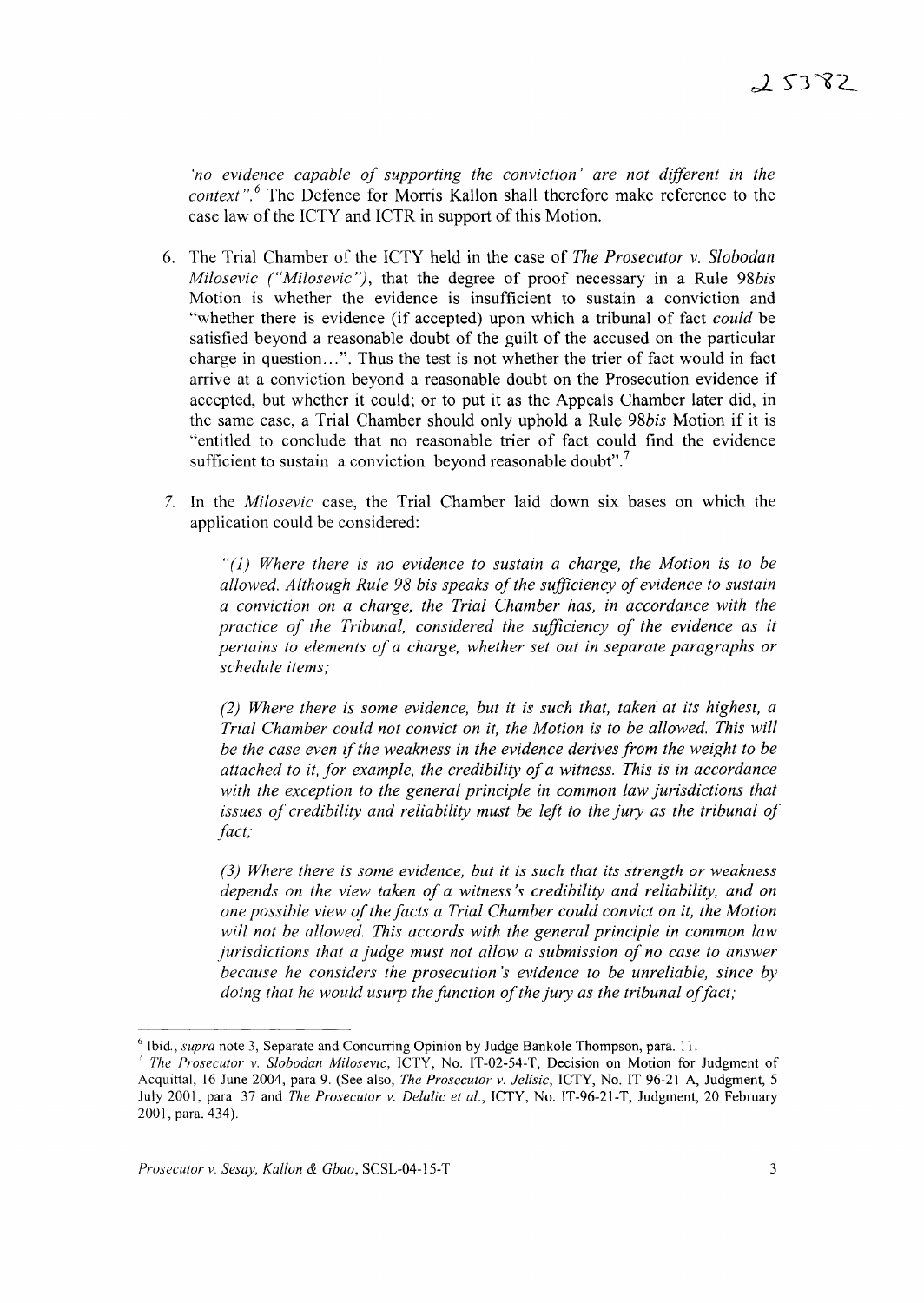*(4) The determination whether there is evidence on which a tribunal could convict should be made on the basis ofthe evidence as a whole;*

*(5) Whether evidence could lawfully support a conviction must obviously depend on the applicable law ofthe Tribunal and the facts of each case. The common law cannot be relied on to rule evidence as incapable ofsupporting a conviction if on the basis of Tribunal jurisprudence the evidence is to be considered as having that capacity. Thus hearsay evidence, generally inadmissible in common law jurisdictions, is, pursuant to Rule 89(c), admissible, the principalfactor determining admissibility being the reliability of the evidence. Once admitted, it is for a Trial Chamber to determine the weight to be attached to hearsay evidence;*

*(6) In view ofthe peculiarly common law origin ofRule 98bis, and the well known difficulties to which its application has given rise in the work of the Tribunal, the Trial Chamber considers it important to stress the point made both in* Prosecutor v. Kordic *and* Prosecutor v. Jelisic *that a ruling that there is sufficient evidence to sustain a conviction on a particular charge does not necessarily mean that the Trial Chamber will, at the end ofthe case, return a conviction on that charge; that is so because the standard for determining sufficiency is not evidence on which a tribunal should convict, but evidence on which it could convict. Thus* if, *following a ruling that there is sufficient evidence to sustain a conviction on a particular charge, the Accused calls no evidence, it is perfectly possible for the Trial Chamber to acquit the Accused of that charge* if, *at the end ofthe case, it is not satisfied of his guilt beyond reasonable doubt;*

*(7) When, in reviewing the evidence, the Trial Chamber makes a finding that there is sufficient evidence that is to be taken to mean that there is evidence on which a Trial Chamber could be satisfied beyond reasonable doubt ofthe guilt of the accused.* "<sup>8</sup>

8. These criteria are in accordance with the exception to the general principle in common law jurisdictions that issues of credibility must be left to the jury as the trier of fact. In the case of *The Prosecutor* v. *Laurent Semanza,* the Trial Chamber held that "all that is the required of the Prosecution is to establish a *prima facie* case against the Accused".<sup>9</sup>

*The Prosecutor v. Slobodan Milosevic,* ICTY, No. IT-02-54-T, Decision on Motion for Judgment of Acquittal, 16 June 2004, para. 13 (footnotes omitted).

<sup>9</sup> *The Prosecutor v. Laurent Semanza,* ICTR, No. ICTR-97-20-T, Decision on the Defence Motion for a Judgment of Acquittal in Respect of Laurent Semanza After Quashing the Counts Contained in the Third Amended Indictment, 27 September 2001, para. 15.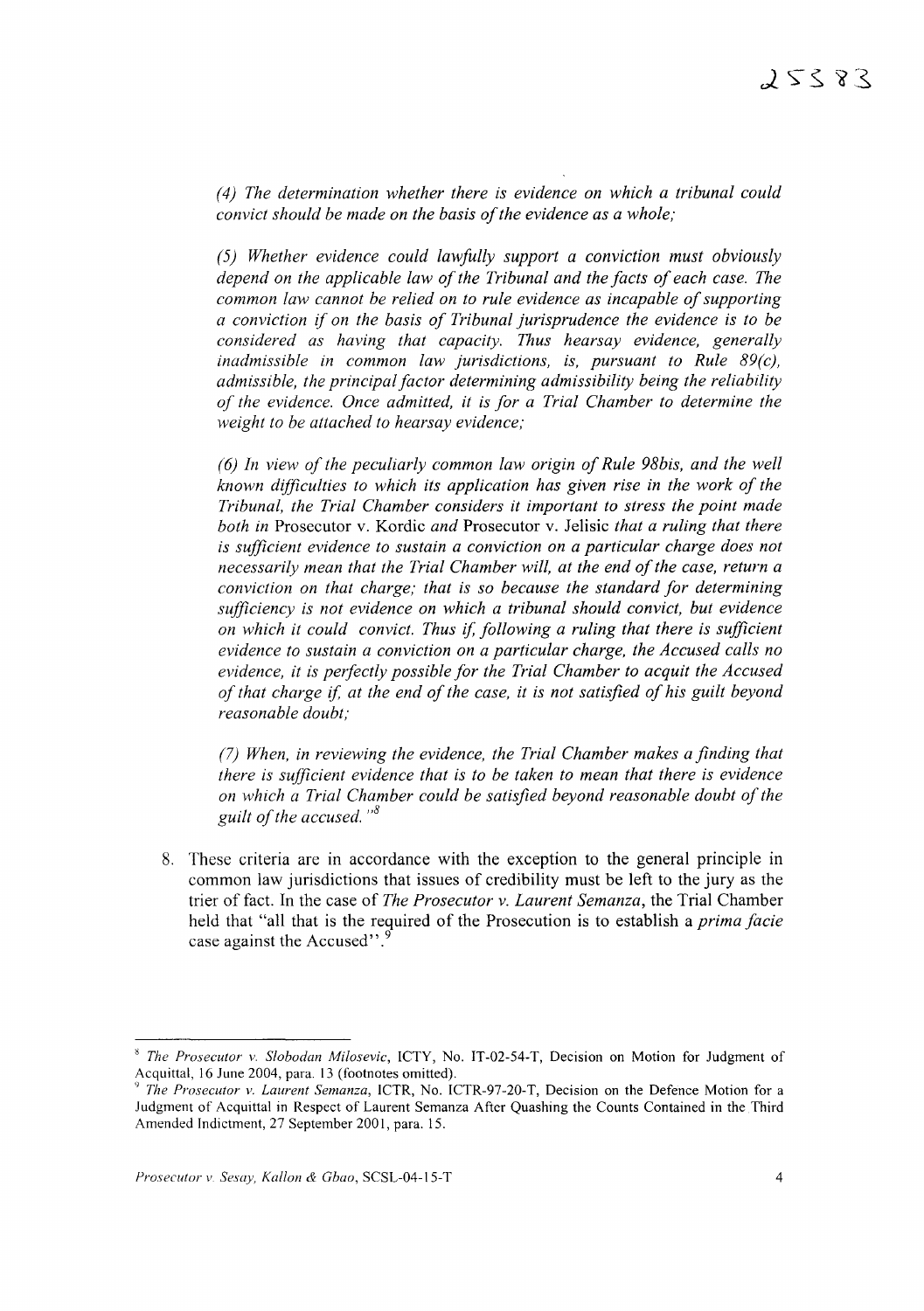- 9. The Defence for Morris Kallon submits that the evidence must be such that a reasonable trier of fact *could* convict, not that it *would* or *should* convict. In the case of *The Prosecutor v. Kordic and Cerke,* it was held that if this standard *"is not met by any evidence, there must be some evidence which could properly lead to a conviction*<sup>", 10</sup> The attention of the Trial Chamber is also drawn to the case of *The Prosecutor v. Bagosora et al.,* where it was emphasised that *"in determining whether there is such evidence, the Trial Chamber must assess whether the Prosecution evidence is actually probative of the elements of crimes charged in the indictment*".<sup>11</sup>
- 10. The above decision is consistent with the decision of the Trial Chamber in the case of *The Prosecutor v. Nahimana et al.* In fact, a *98bis* Motion may succeed where the Prosecutor did not present sufficient evidence to support all essential elements of a count, *"if on the basis of evidence adduced by the Prosecution, an ingredient required as matter of law to constitute the crime is missing, that evidence would also be insufficient to sustain a conviction*".<sup>12</sup>

## **Joint Criminal Enterprise**

The Applicable Law

- 11. Paragraphs 36 and 37 of the Indictment<sup>13</sup> allege that the RUF (including Issa Sesay, Morris Kallon, and Augustine Gbao) and the AFRC shared a common plan, purpose or design (joint criminal enterprise) to take any actions necessary to gain and exercise political power and control over the territory of Sierra Leone. The Prosecution claims that the crimes alleged in the Indictment were either actions taken within the joint criminal enterprise ("lCE") or were a reasonably foreseeable consequence of the joint criminal enterprise.
- 12. When a number of persons are involved in a common plan aimed at the commission of a crime, they can be convicted of participation in a joint criminal enterprise in relation to that crime.<sup>14</sup> A JCE requires that the parties to an

<sup>10</sup> *The Prosecutor v. Kordic and Cerkez,* ICTY, No. IT-95- *1412-T,* Decisions on Defence Motions for Judgment of Acquittal, 6 April 2000, para. 26.

II *The Prosecutor v. Bagosora et a!.,* ICTR, No. ICTR-98-41-T, Decision on Motions on Judgment of Acquittal, 2 February 2005, para. 10.

<sup>12</sup> *The Prosecutor v. Nahimana et a!.,* ICTR, No. ICTR-99-52-T, Reasons for Oral Decision of September 17, 2002 on the Motions for Acquittal, Rule *98bis* of the Rules of Procedure and Evidence, 25 September 2002, para. 19.

<sup>13</sup> *The Prosecutor v. Sesay et a!.,* SCSL-04-15-T, Corrected Amended Consolidated Indictment, 2 August 2006.

<sup>14</sup> *The Prosecutor v. Fatmir Llimaj, Haradin Bala, Isak Musliu,* ICTY, IT-03-66, Judgment, November 30, 2005, para. 510.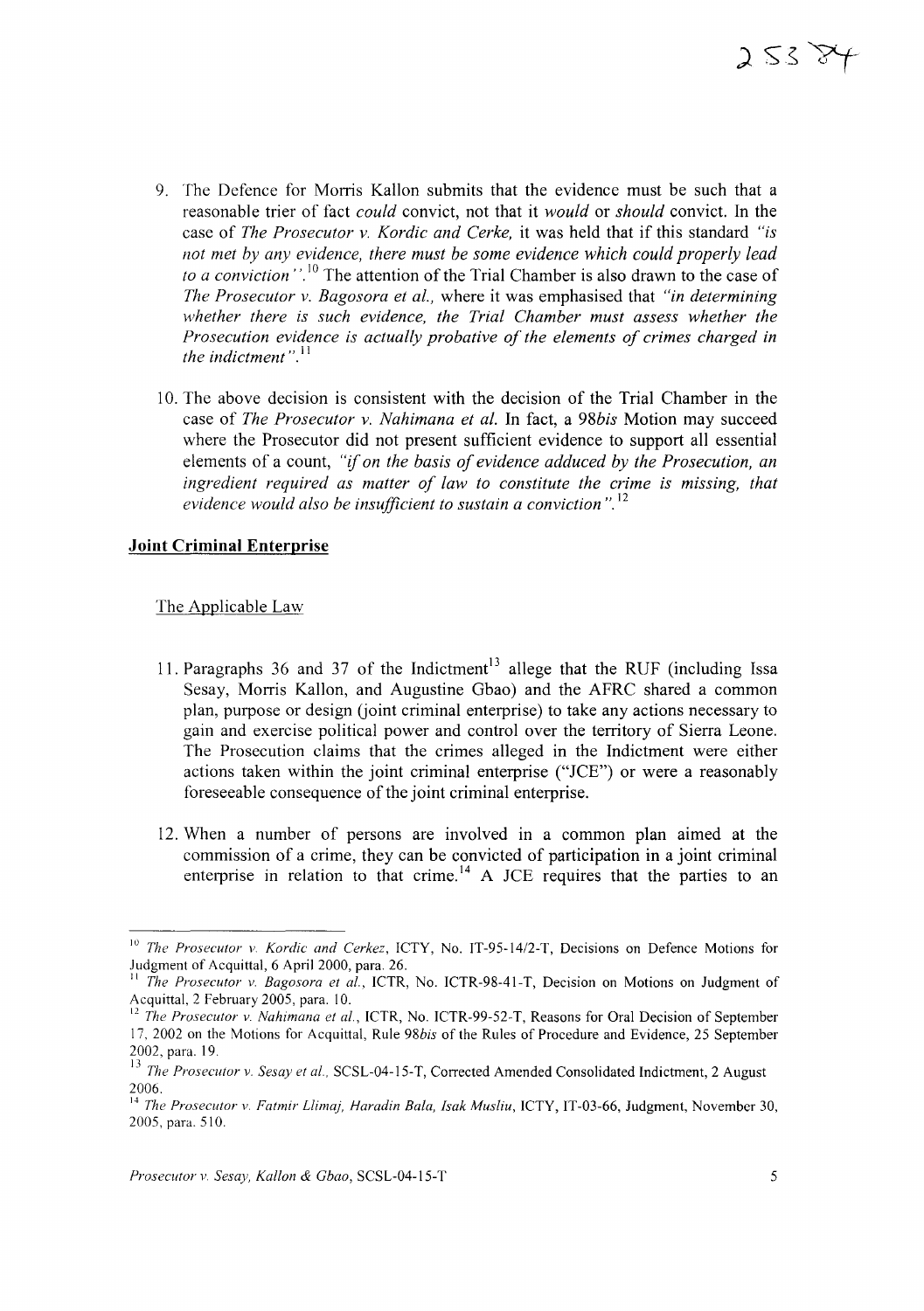agreement took action in furtherance of that agreement.<sup>15</sup> The accused does not have to commit the specific crime, but rather may act to assist in, or contribute to, the execution of the joint criminal enterprise.<sup>16</sup> The degree of participation required must be "significant", such as to render the enterprise "efficient or effective". $17$ 

- 13. Three types of *lCE* are identified by customary international law and implicitly by the Statute of the ICTY and the ICTR. <sup>18</sup> They all require, as to the *actus reus,* a plurality of persons, the existence of a common plan, design or purpose, which amounts to or involves the commission of a crime provided for in the Statute, and participation of the accused in the common design. <sup>9</sup>
- 14. In the first type of *lCE,* in order to hold the accused criminally responsible for the crimes charged in the Indictment, the Prosecution must, *inter alia,* establish that between the person physically committing a crime and the accused, there was an understanding or an agreement to commit that particular crime.<sup>20</sup>
- 15. In the second type of *lCE,* the so-called concentration camp cases or systemic *lCE,* the accused has the knowledge of a system of repression, the accused participates in the enforcement of the repression, and the accused has the intent to further the ill-treatment of those subject to the repression. In such cases, the requisite intent may also be able to be inferred from proved knowledge of the crimes being perpetrated in the place ofrepression and by the accused's continued participation in the functioning of the place, as well as from the position of authority held by an accused in the place.
- 16. The third type of *lCE* concerns cases in which one of the participants commits a crime outside the common design. The *mens rea* in such cases is twofold. First, the accused must have the intention to take part in and contribute to the common criminal purpose. Second, in order to be held responsible for crimes which were not part of the common criminal purpose, but which were nevertheless a natural and foreseeable consequence of it, the accused must also know that such a crime might be perpetrated by a member of the group, and must willingly take the risk that the crime might occur by joining or continuing to participate in the enterprise.

<sup>15</sup> *The Prosecutor v. Milan Milutinovic, Nikola Sainovic and Dragoljub Ojdanic,* ICTY, No. IT-99-37- AR72. Decision on Ojdanic's Motion Challenging Jurisdiction - Joint Criminal Enterprise, 21 May 2003, para. 23.

<sup>16</sup> *The Prosecutor v. Dusko Ta{tic.* ICTY, No. IT-94-I-A, Judgment, 15 July 1999, para. 227.

<sup>&</sup>lt;sup>17</sup> The Prosecutor v. Mirsolav Kvocka, ICTY, No. IT-98-30/1-T, Judgment, 2 November 2001, paras. 309 and 311.

<sup>18</sup> *The Prosecutor v. Dusko Tadic,* ICTY, No. IT-94-I-A, Judgment, 15 July 1999, paras. 195-196.

<sup>19</sup> *The Prosecutor v. Dusko Tadic,* ICTY, No. IT-94-I-A, Judgment, 15 July 1999, para. 227.

*<sup>20</sup> The Prosecutor v. Brdjanin,* ICTY, No. IT-99-36-T, Judgment, 1 September 2004, para. 344.

<sup>21</sup> *The Prosecutor v. Fatmr Limaj, Haradin Bala, and Isak Musliu,* ICTY, No. IT-03-66-T, Judgment, 30 November 2005, para. 511.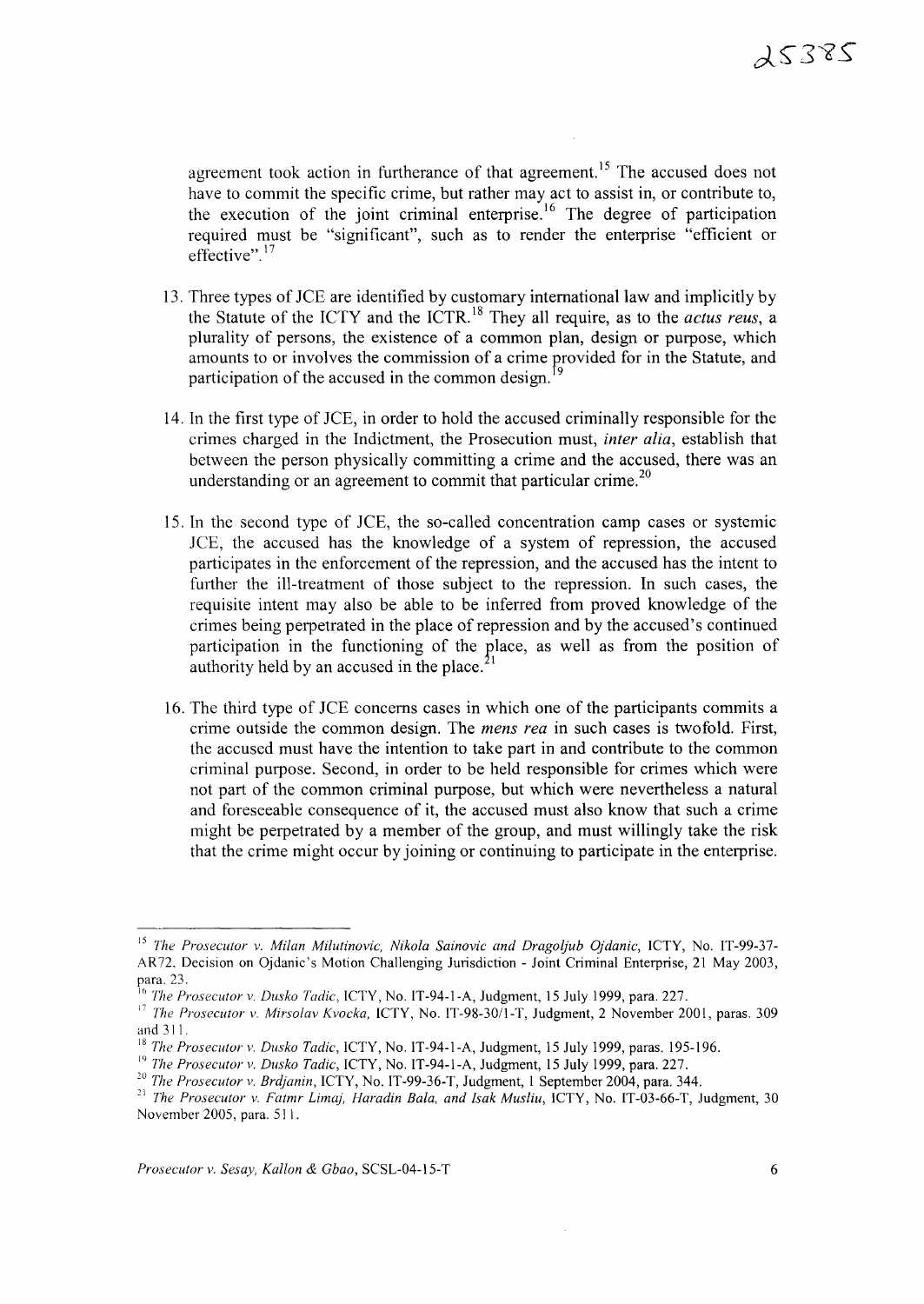The presence of the participant in the lCE at the time the crime is committed by the principal offender is not required. $^{22}$ 

#### Application to the Present Case

17. Given the case law above, it is submitted that the Accused, Morris Kallon, should not be held responsible for any crimes which it is alleged he committed as part of a joint criminal enterprise per paragraphs 36 to 38 of the Indictment. This is for the following reasons:

(1) The Prosecution has not sufficiently identified which type of lCE with which the Accused is charged. Prosecution has an obligation not merely to outline the facts it proposes to establish in evidence, but also to indicate, in conceptual terms, the nature of the case against Morris Kallon. This must be done at an early stage. This is for the benefit of both the judge and counsel for the accused<sup>23</sup> and is in the interests of justice.

(2) The Indictment attempts to establish a joint criminal enterprise based on events that occurred during the conflict which were not of a criminal nature. The Prosecution alleges that the common purpose of the *lCE* was to take any actions necessary to gain and exercise political power and control over the territory of Sierra Leone, in particular the diamond mining areas.<sup>24</sup> However this is not a legally or factually sufficient basis upon which to establish criminal responsibility because the Prosecution has failed to show that this common purpose is in and of itself criminal. It is not a crime to gain and exercise political power and control over a territory, thus it cannot form the basis of a joint criminal enterprise.

(3) The evidence does not show that any of the crimes charged in the Indictment were physically perpetrated by any of the accused. The Indictment does not allege, nor has it been otherwise established, that these persons charged in the Indictment carried out the *actus reus* of any of the charges in the Indictment. Thus the accused cannot on their own comprise a group for JCE purposes.<sup>25</sup>

The Appeals Chamber in *The Prosecutor v. Tadic* has stated at least seven times that the physical perpetrator must be a member of the JCE.<sup>26</sup> In *The Prosecutor*  $v$ . *Furundzija*, the physical perpetrator was Furundzija's partner in the interrogation of the witness.<sup>27</sup> In *The Prosecutor v. Krstic*, the physical perpetrators were the soldiers in the Drina Corps which General Krstic commanded,<sup>28</sup> and in *The Prosecutor v. Blagojevic* the officers of the Army and members of the military

<sup>22</sup> *Ibid*

*<sup>23</sup> R v. Tangye* (1997) 92 A Crim R 345.

<sup>&</sup>lt;sup>24</sup> Indictment, para. 36-37.

*<sup>25</sup> The Prosecutor v. Brdjanin,* ICTY, No. IT-99-36-T, Judgment, 1 September 2004, para. 344.

<sup>26</sup> *The Prosecutor v. Tadic,* ICTY, No. IT-94-1-A, Judgment, 15 July 1999.

*<sup>27</sup> The Prosecutor v. Furundzija,* ICTY, No. IT-95-17/1-A, Judgment, 21 July 2000, para. 115.

<sup>&</sup>lt;sup>28</sup> *The Prosecutor v. Krstic*, ICTY, No. IT-98-33-T, Judgment, 2 August 2001, para. 610 (listing the Drina Corps as members of the JCE).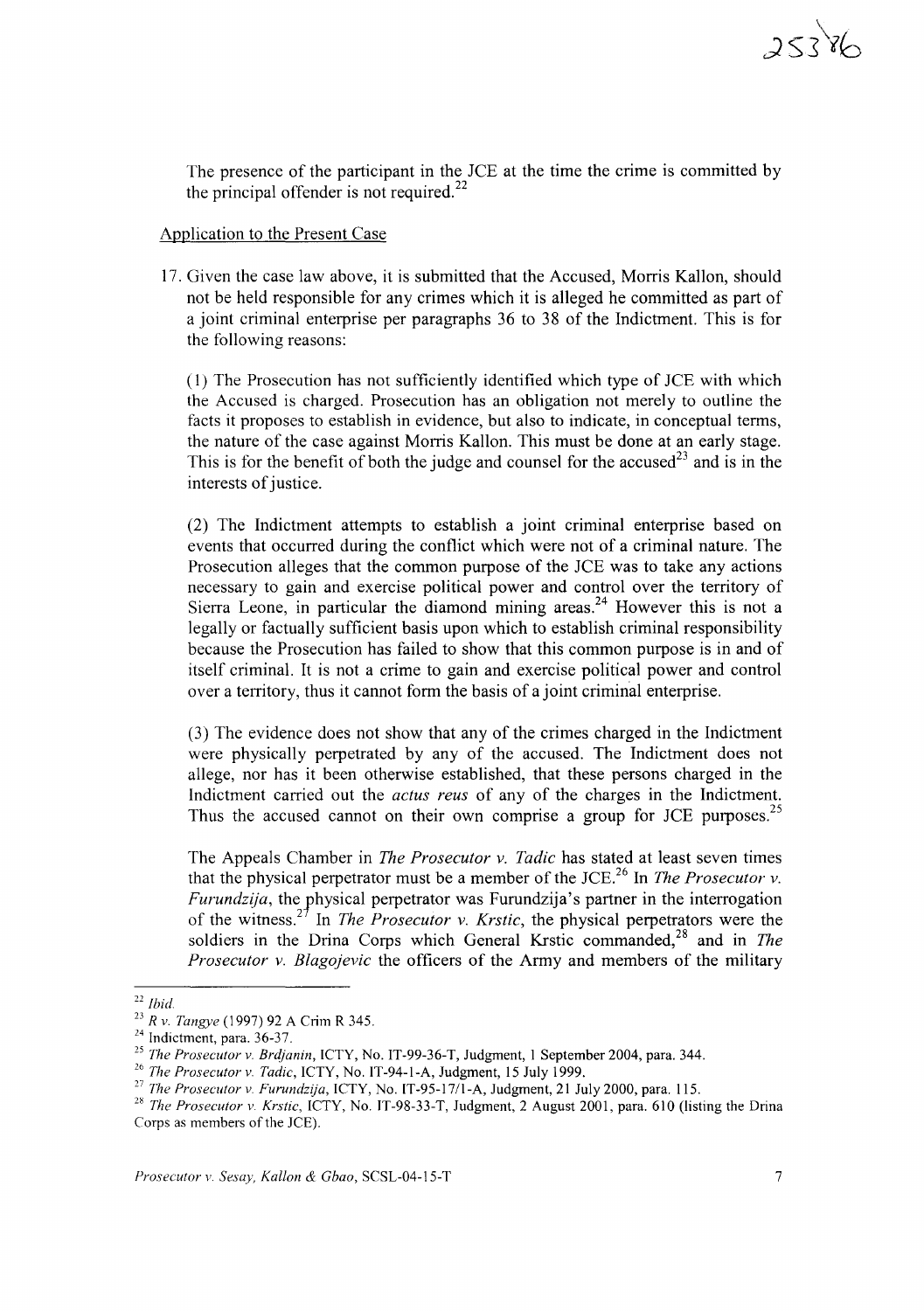police. <sup>29</sup> In *The Prosecutor* v. *Vasilijevic,* the physical perpetrators were the accused's companions in the shooting of seven men on the banks of the Drina River.<sup>30</sup> In *The Prosecutor* v. *Simic*, the physical perpetrators were the police, paramilitaries, and 17th Tactical Group of the Army, all of whom were included as members of the JCE.<sup>31</sup> As insufficient evidence has been adduced to prove that Morris Kallon physically committed any of the alleged crimes, joint criminal enterprise liability cannot be attached to him.

(4) Thus, the *actus reus* of the crimes were perpetrated, if at all, by other members of the RUF or the AFRC. The Defence for Morris Kallon submits that there was no understanding or agreement between Morris Kallon and any of the actual physical perpetrators of crimes allegedly committed by the RUF and the AFRC. Indeed in *The Prosecutor* v. *Brdjanin,* the Trial Chamber held that:

*"for the purposes of establishing individual criminal responsibility pursuant to the theory of JCE it is not sufficient to prove an understanding or an agreement to commit a crime between the Accused and a person in charge or in control of a military or paramilitary unit committing a crime.*

(5) The Trial Chamber continued:

*"The Accused can only be held criminally responsible under the mode of liability of lCE* if *the Prosecution establishes beyond reasonable doubt that he had an understanding or entered into an agreement with the Relevant Physical Perpetrators to commit the particular crime eventually perpetrated or* if *the crime perpetrated by the Relevant Physical Perpetrators is a natural and foreseeable consequence of the crime agreed upon by the Accused and the Relevant Physical Perpetrators.*  $132$ 

(6) The Defence for Morris Kallon submits that the definition of the JCE alleged by the Prosecution is too broad. Tribunals have historically taken the view that JCE should be restricted in scope. The Trial Chamber in *Brdjanin* held that:

*"although lCE is applicable in relation to cases involving ethnic cleansing, as the* Tadic Appeal Judgment *recognizes, it appears that, in providing for a definition of lCE, the Appeals Chamber had in mind a somewhat smaller enterprise than the one that is invoked in the present case. An examination of the cases tried before this Tribunal where lCE has been applied confirms this view.*"<sup>33</sup>

*<sup>29</sup> The Prosecutor v. Blagojevic* & *Jokic,* ICTY, No. IT-02-60-T, Judgment, 17 January 2005, para. 709.

*<sup>30</sup> The Prosecutor v. Vasilijevic,* ICTY, No. IT-98-32-T, Judgment, 29 November 2002, para. 210 ("if the agreed crime is committed by one or other of the participants in a joint criminal enterprise such as has already been discussed, all of the participants in that enterprise are equally guilty of the crime regardless of the part played by each in its commission").

<sup>31</sup> *The Prosecutor v. Simic et ai,* ICTY, No. IT-95-9-T, Judgment, 17 October 2003, para. 984.

*<sup>.12</sup> The Prosecutor v. Brdjanin,* ICTY, No. IT-99-36-T, Judgment, I September 2004, para. 347. .13 *Ibid.,* at para. 355.

*Prosecutor v. Sesay, Kallon* & *Gbao,* SCSL-04-15-T 8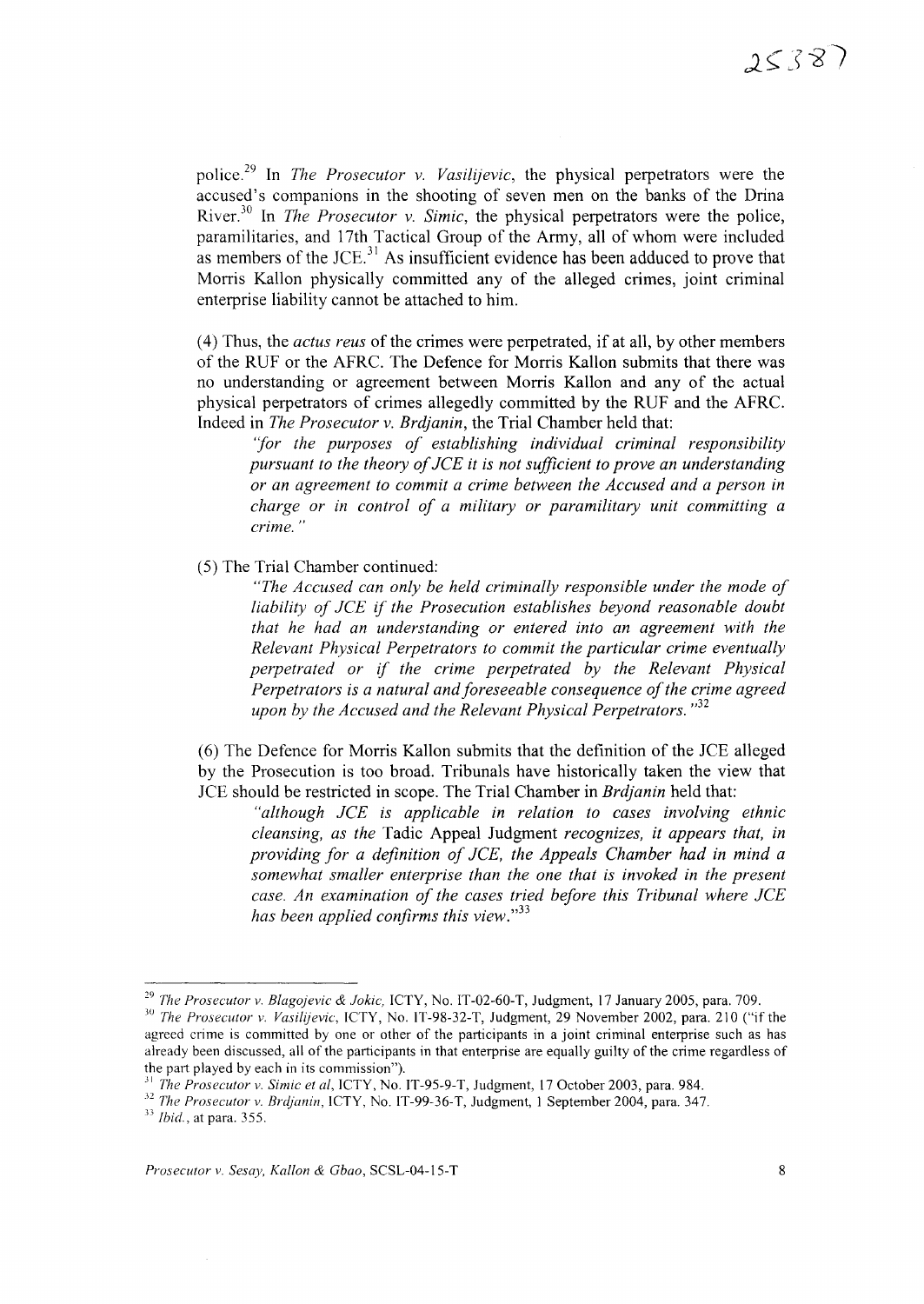18. Therefore, it is submitted that the Prosecution has failed to adduce sufficient evidence of a *lCE* either between the AFRC and the RUF or within the RUF itself. Thus Morris Kallon should not be ascribed responsibility for crimes allegedly committed as a result of this alleged joint criminal enterprise.

## Insufficient Evidence as to Time Frames

19. Several of the witnesses gave testimony in which they attempted to describe the time frame of when an event occurred in tenns of the season or another natural phenomenon. For example, some witnesses described events as taking place "when the mangoes were ripe" or "during the dry season," etc. Such descriptions lack sufficient clarity to situate the event as within the time period stipulated in the Indictment. It was incumbent on the Prosecution to produce expert evidence on this crucial issue to enable the Court to ascertain which time during the year such events would normally occur in a specific crime base in Sierra Leone, as well as to ascertain whether the event occurred during the time period relevant to the Indictment. The Prosecution failed to do this.<sup>34</sup> Consequently, it is submitted that the Accused, Morris Kallon, should be acquitted for all crime bases in relation to all counts where this applies.

### III. ARGUMENTS RELATING TO SPECIFIC COUNTS IN THE INDICTMENT

#### Counts  $3 - 5$ : Unlawful Killings

20. During the time frame stipulated in the Indictment, the Prosecution has failed to produce any evidence that Morris Kallon planned, instigated, ordered or committed (according to paragraph 38 of the Indictment) murder as a crime against humanity or a war crime in any of the following locations:

Kenema District Kailahun District Koinadugu District<sup>35</sup> Bombali District Freetown and the Western Area<sup>36</sup> Port Loko

<sup>&</sup>lt;sup>34</sup> See for example, TF1-371 (21-21 July 2006 and 28 July  $-$  02 Aug 2006) (witness was unable to establish which time frame the alleged events in Tombodu, Kono District took place).

 $33$  See for example Witness TF1-167 (14 – 20 October 2004).

<sup>&</sup>lt;sup>36</sup> See for example Witnesses TF1-167 (14 - 20 October 2004), TF1-334 (5 - 10 July 2006) and Court Exhibit 10, Chart of Newton Command Structure.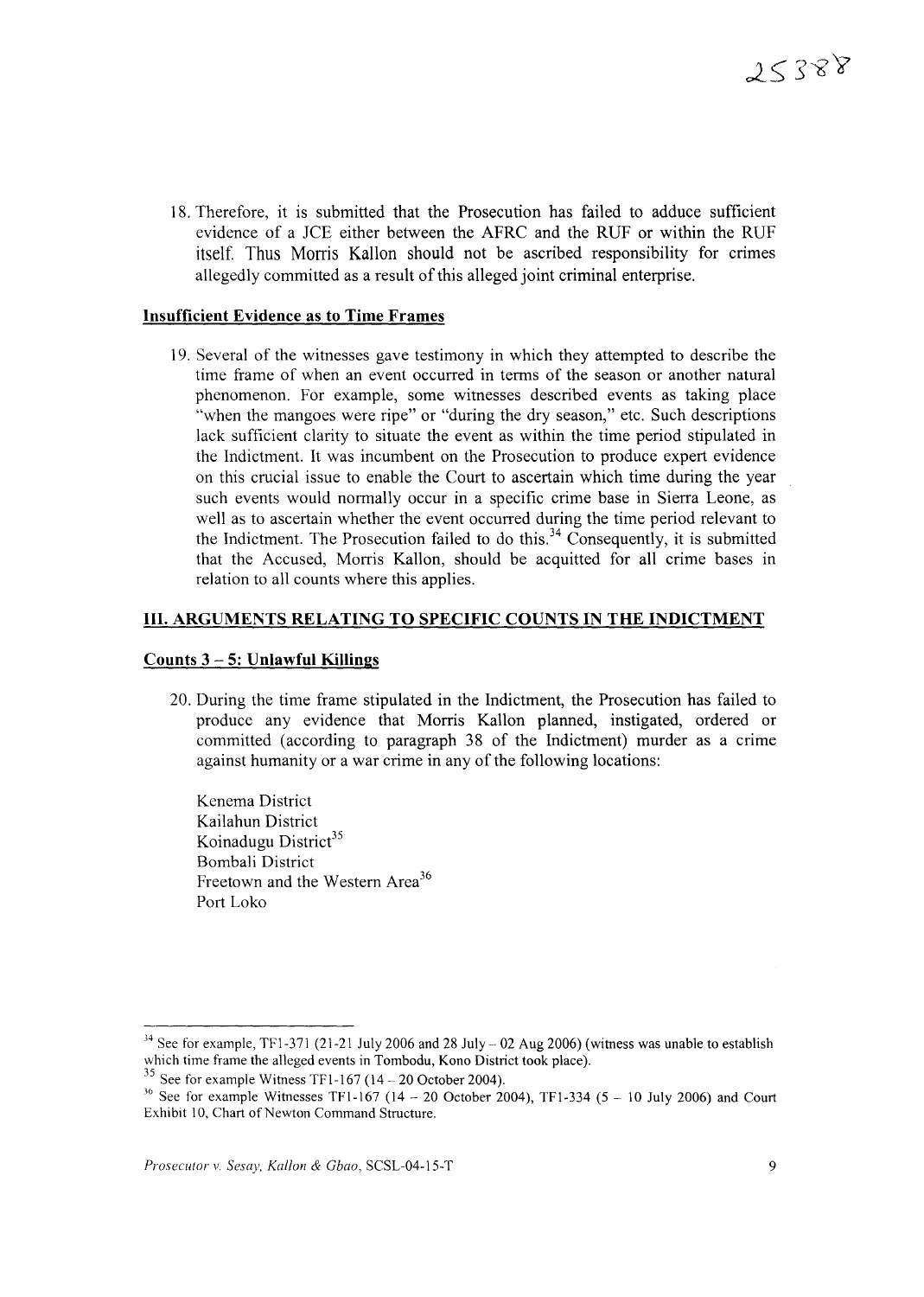- 21. As far as Bo District is concerned, the Prosecution has failed to adduce evidence of unlawful killings in Telu, Tikonko<sup>37</sup> and Mamboma by Morris Kallon. The evidence the Prosecution has adduced in Sembehun<sup>38</sup> and Gerihun, as referred to in paragraph 46 of the Indictment, is insufficient to support a conviction.
- 22. In relation to Kono District, it is submitted that there is insufficient evidence capable of supporting a conviction as alleged under paragraph 48 of the Indictment. <sup>39</sup>

#### **Counts 6 - 9: Sexual Violence**

23. During the time frame stipulated in the Indictment, the Prosecution has failed to produce any evidence that Morris Kallon planned, instigated, ordered or committed (according to paragraph 38 of the Indictment) any of the crimes under counts 6 to 9 of the Indictment in any of the following locations:

Koinadugu District Bombali District Kailahun Freetown and the Western Area<sup>40</sup> Port Loko

24. **In** relation to Tomendeh, Fokoiya, the AFRC/ RUF Camps, "Superman camp" and Kissi town camp in Kono District, the Prosecution has failed to adduce evidence of sexual violence. It is further submitted that there is insufficient evidence capable of sustaining a conviction in the remaining areas of Kono District as alleged under paragraph 55 of the Indictment.

#### Forced Marriage

25. It is submitted that there is no crime of forced marriage under customary international law and thus the Court should dismiss all related counts. The evidence elicited from  $TF1-369<sup>41</sup>$  is insufficient to establish the existence of this alleged crime.

 $37$  See for example TF1-004 (7 - 8 December 2005, especially 7 December 2005, page 65) and TF1-008 (8 December 2005).

<sup>&</sup>lt;sup>38</sup> See for example TF1-008 (8 December 2005).

<sup>39</sup> See for example Witnesses TFI-078 (27 October 2004), TFI-071 (18 - 27 January 2005) and TFI-361  $(11 - 19$  July 2005).

 $40$  See for example Witnesses TF1-167 (14 – 20 October 2004), TF1-334 (5 – 10 July 2006) and Court Exhibit 10, Chart of Newton Command Structure.

<sup>&</sup>lt;sup>41</sup> TF1-369 (25 – 27 July 2006).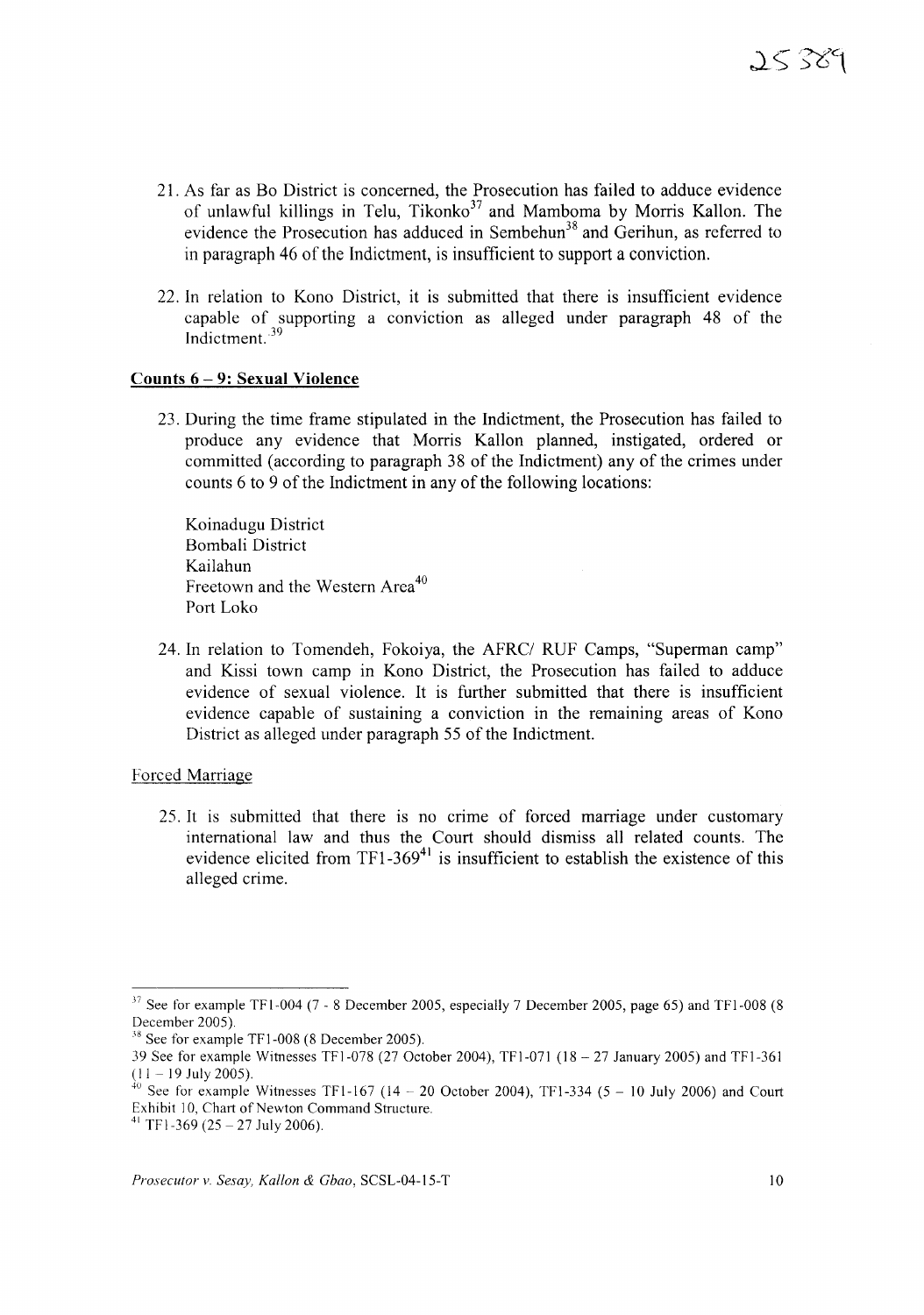# **Counts 10 - 11: Physical Violence**

26. During the time frame stipulated in the Indictment, the Prosecution has failed to produce any evidence that Morris Kallon planned, instigated, ordered or committed (according to paragraph 38 of the Indictment) any of the crimes under counts 10 to 11 of the Indictment in any of the following locations:

Kenema District Koinadugu District Bombali District Freetown and the Western Area<sup>42</sup> Port Loko

27. It is further submitted that there is insufficient evidence capable of sustaining a conviction in Kono District as alleged under paragraph 62 of the Indictment.

### **Count 12: Use of Child Soldiers**

- 28. During the time frame stipulated in the Indictment, the Prosecution has failed to adduce evidence to prove paragraph 68 in the Indictment. The evidence is insufficient to show that boys and girls under the age of 15 were conscripted and enlisted for participation in active hostilities in the following locations:
	- Kailahun Kenema Kono Bombali Koinadugu Freetown and the Western Area<sup>43</sup>
- 29. The Prosecution has failed to adduce evidence of these alleged acts in the following locations:
	- Bonthe Moyamba Pujehun Kambia Bo Tonkolili Port Loko

<sup>&</sup>lt;sup>42</sup> See for example Witnesses TF1-167 (14 – 20 October 2004), TF1-334 (5 – 10 July 2006) and Court Exhibit 10, Chart of Newton Command Structure.  $43$  Ibid.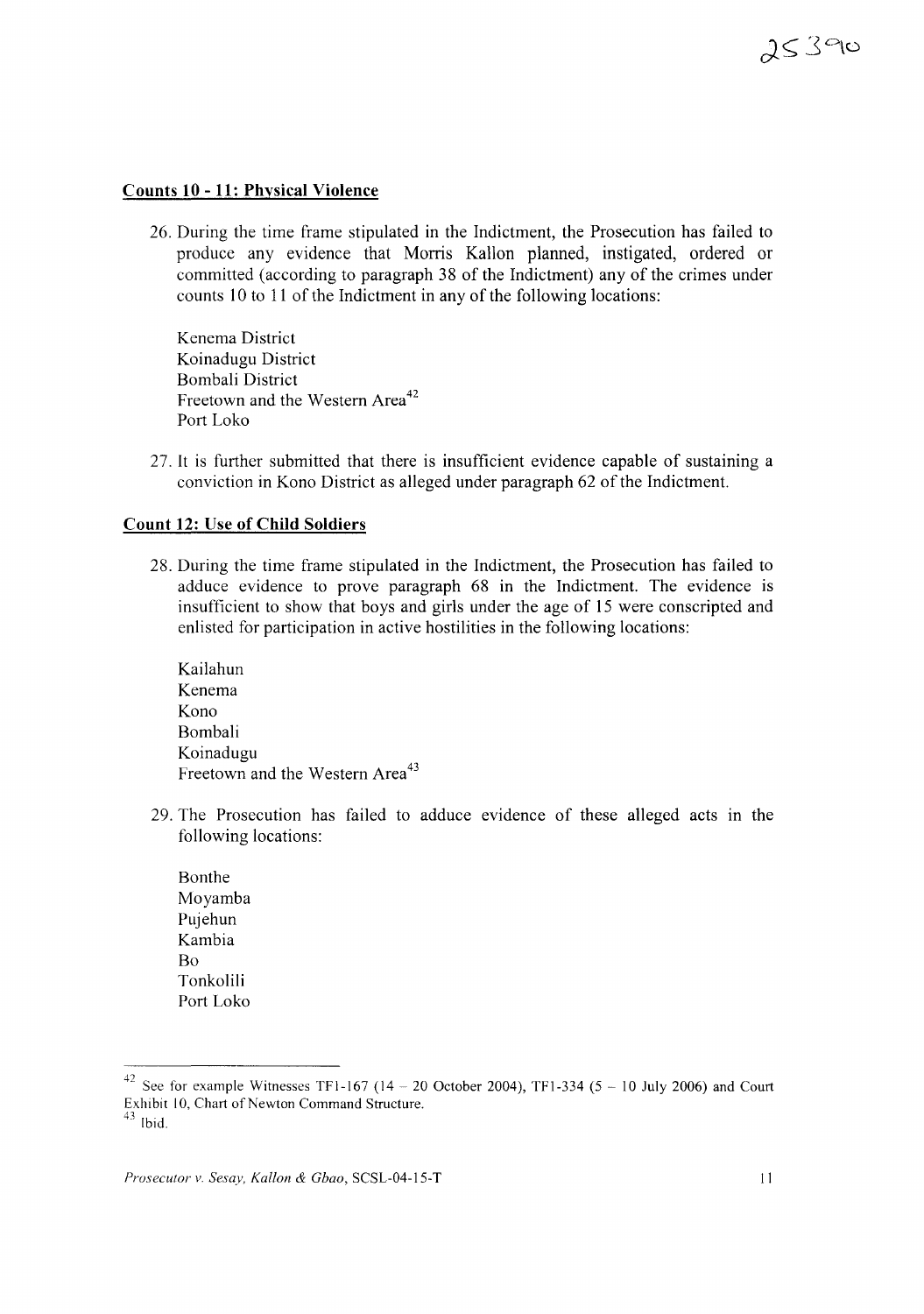# $25391$

#### **Count 13: Forced Labour and Abductions**

30. During the time frame stipulated in the Indictment, the Prosecution has failed to adduce evidence of forced labour and abductions in the following locations:

Kenema District Koinadugu District Bombali District Freetown and the Western Area<sup>44</sup> Port Loko District

31. It is further submitted that there is insufficient evidence capable of sustaining a conviction in Kono District and Kailahun District as alleged under paragraphs 71 and74 of the Indictment respectively.

# **Count 14: Looting and Burning**

32. During the time frame stipulated in the Indictment, the Prosecution has failed to adduce evidence of looting and burning in the following locations:

Bo District Koinadugu District Bombali District Freetown and the Western Area<sup>45</sup>

33. It is further submitted that there is insufficient evidence capable of sustaining a conviction in Kono District as alleged under paragraph 80 of the Indictment.

#### **Counts 15** -18: **Attacks on UNAMSIL Personnel**

34. Although the Indictment alleges that Morris Kallon engaged in widespread attacks against "humanitarian assistance workers" between 15 April 2000 and about 15 September 2000, the Prosecution has failed to adduce any evidence in support of this count for any location within Sierra Leone.

 $^{44}$  Ibid.

<sup>&</sup>lt;sup>45</sup> See for example Witnesses TF1-167 (14 – 20 October 2004), TF1-334 (5 – 10 July 2006) and Court Exhibit 10, Chart of Newton Command Structure.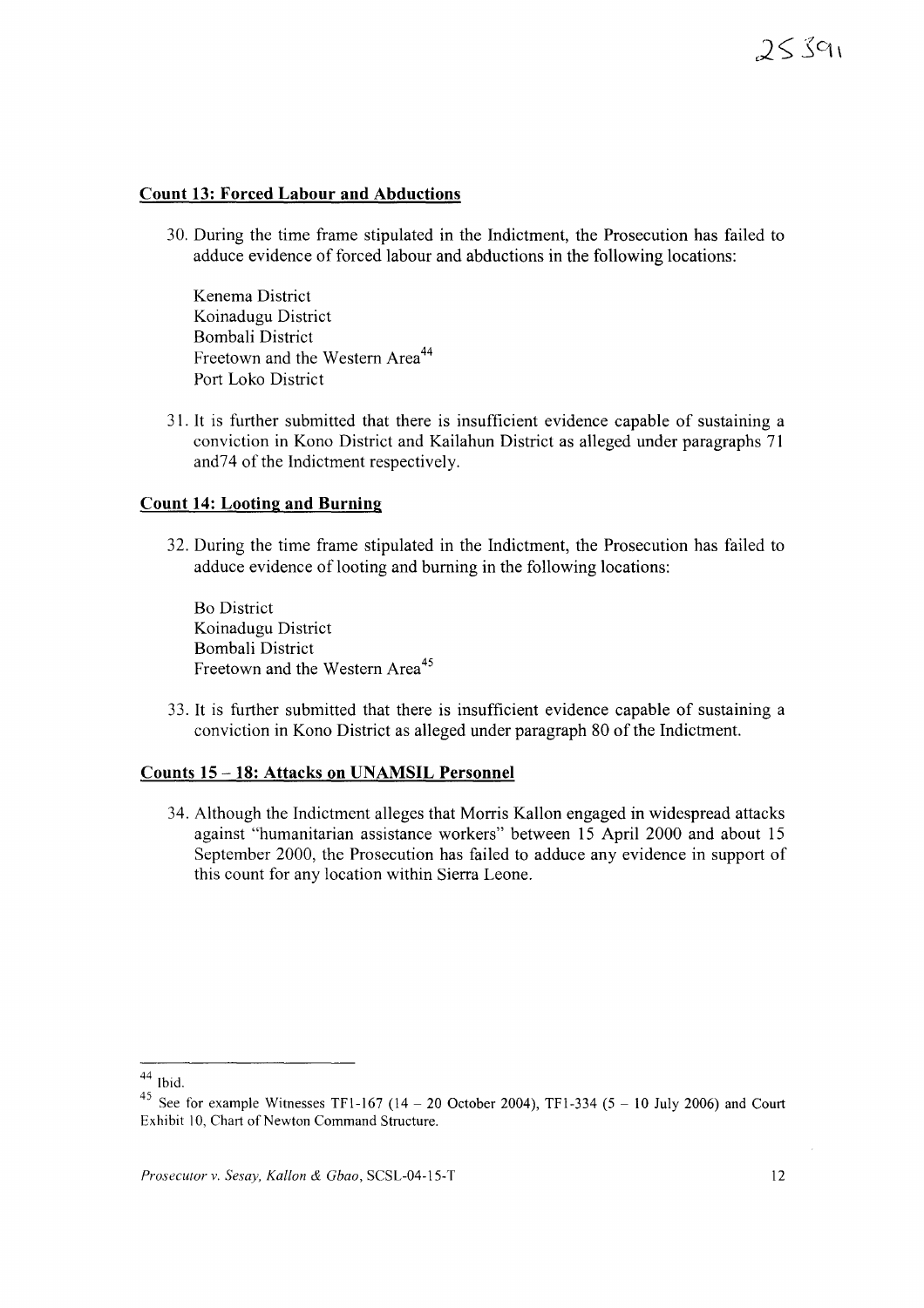35. Insufficient evidence has been led to prove that Morris'Kallon planned, instigated, ordered or committed (according to paragraph 38 of the Indictment) attacks on UNAMSIL peace keepers in the following locations:

Bombali District Kailahun District Kambia District Port Loko Kono District

# **IV. APPLICATION**

36. It is submitted that Morris Kallon should be acquitted of the above mentioned charges due to the complete absence of evidence and the lack of sufficient evidence presented by Prosecution relating to the specific counts in the Indictment as highlighted above. Furthermore, because the Prosecution has adduced insufficient evidence as to the existence of a joint criminal enterprise Morris Kallon should be acquitted of all crimes allegedly committed under that basis of criminal liability.

Dated 27 September 2006

Melron Nicol-Wilson

V Jalik

Sabrina Mahtani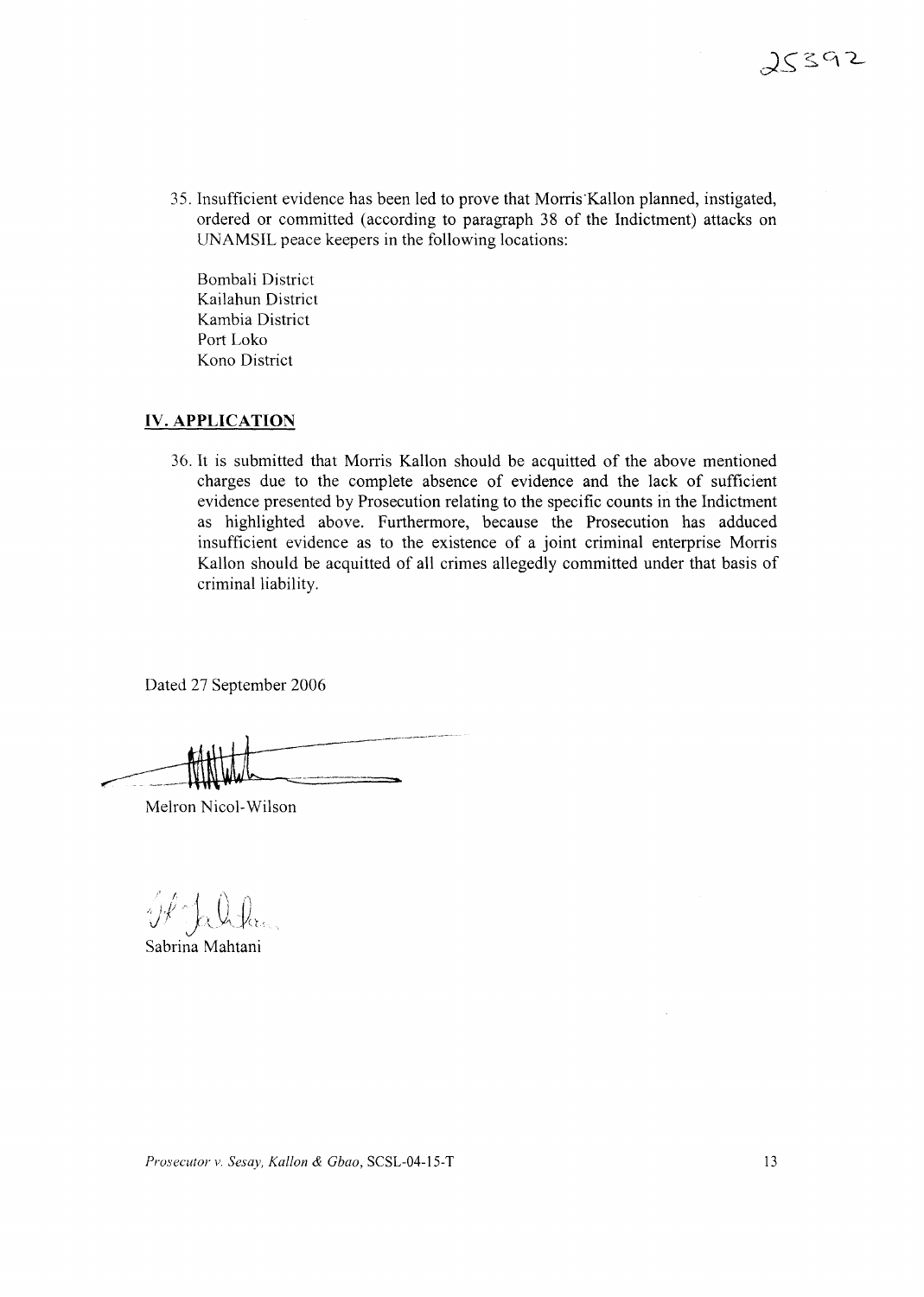# **TABLE OF AUTHORITIES**

# *Decisions*

- *The Prosecutor* v. *Bagosora et al.,* ICTR, No. ICTR-98-41-T, Decision on Motions on Judgment of Acquittal, 2 February 2005.
- *The Prosecutor* v. *Blagojevic* & *Jokic,* ICTY, No. IT-02-60-T, Judgment, 17 January 2005.
- *The Prosecutor* v. *Brdjanin,* ICTY, No. IT-99-36-T, Judgment, 1 September 2004.
- *The Prosecutor* v. *Delalic et al.,* ICTY, No. IT-96-21-T, Judgment, 20 February 2001.
- *The Prosecutor* v. *Fatmir Llimaj, Haradin Bala, Isak Musliu,* ICTY, No. IT-03-66, Judgment, 30 November 2005.
- *The Prosecutor* v. *Furundzija,* ICTY, No. IT-95-17/l-A, Judgment, 21 July 2000.
- *The Prosecutor v. Jelisic, ICTY, No. IT-96-21-A, Judgment, 5 July 2001.*
- *The Prosecutor* v. *Kordic and Cerkez,* ICTY, No. IT-95-14/2-T, Decisions on Defence Motions for Judgment of Acquittal, 6 April 2000.
- *Ine Prosecutor* v. *Krstic,* ICTY, No. IT-98-33-T, Judgment, 2 August 2001.
- *The Prosecutor* v. *Laurent Semanza,* ICTR, No. ICTR-97-20-T, Decision on the Defence Motion for a Judgment of Acquittal in Respect of Laurent Semanza After Quashing the Counts Contained in the Third Amended Indictment, 27 September 2001.
- *The Prosecutor* v. *Milan Milutinovic, Nikola Sainovic and Dragoljub Ojdanic,* ICTY, No. IT-99-37-AR72, Decision on Ojdanic's Motion Challenging Jurisdiction - Joint Criminal Enterprise, 21 May 2003.
- *The Prosecutor* v. *Mirsolav Kvocka,* ICTY, No. IT-98-30/l-T, Judgment, 2 November 2001.
- *77ze Prosecutor* v. *Nahimana et al.,* ICTR, No. ICTR-99-52-T, Reasons for Oral Decision of September 17, 2002 on the Motions for Acquittal, Rule *98bis* of the Rules of Procedure and Evidence, 25 September 2002.
- *The Prosecutor* v. *Sam Hinga Norman, Monina Fofana and Allieu Kondewa,* SCSL, No. SCSL-04-14, Decision on Motions for Judgment of Acquittal Pursuant to Rule 98, 21 October 2005.